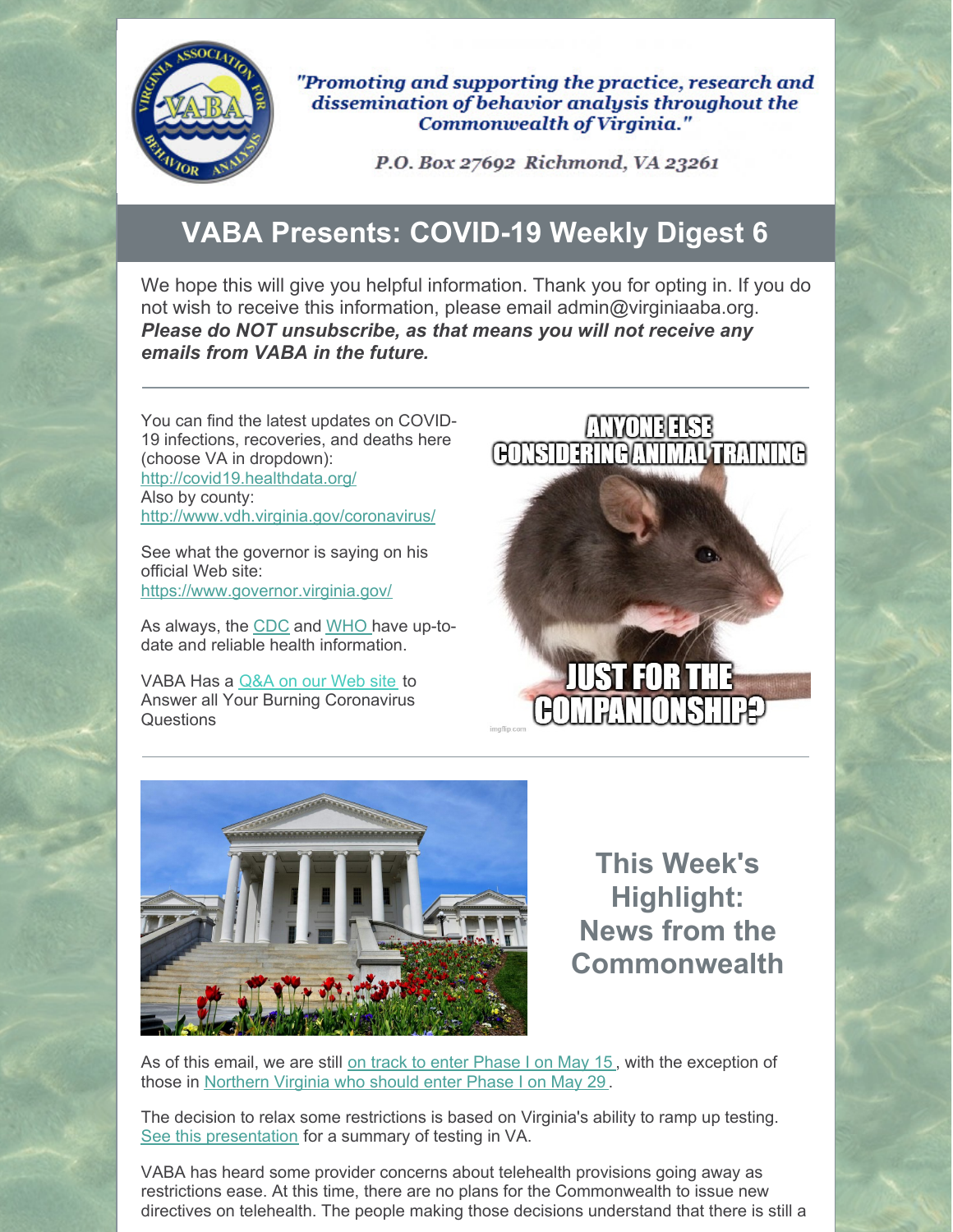need for telehealth, and probably will be for a long time to come. Hopefully, private payers will continue to agree. [Here](https://www.virginiaaba.org/wp-content/uploads/2020/05/COVID-19-Interim-Final-Rule-1.pdf) is a link to a presentation on telehealth that is not directly related to ABA, but gives you an idea of what is going on at a state level.

Having trouble getting PPE (Personal Protective Equipment)? Are your clients having trouble too? The Arc has a [survey](https://docs.google.com/forms/d/e/1FAIpQLSdXOmdeV8ApPqkVaW-eTAarq7V4yVV_ellhP3NNDMLfgm97zA/viewform?fbclid=IwAR23rgbKYHoxS8WzgHzFct8eMHLAUsn8pcb-BCD53_EZDUZFrPhUmgE0OaA) to learn more about the issues they are facing (survey is for families to fill out).

## **More Resources . . .**

**if you haven't already come across them**

Here are some [educational](https://vcuautismcenter.org/te/covid19.cfm) resources from VCU ACE

Preparing your office and employees for returning to the workplace - A [Webinar](https://www.asaecenter.org/meetings/112591-preparing-your-office-and-employees-for-returning-to-the-workplace) from ASAE





## **Are You Hiring?**

Get your job noticed!

During COVID-19 restrictions, VABA is not charging for job [postings.](https://www.virginiaaba.org/product/post-a-job/) Click here to post yours!

## **Medicaid Providers! Are you on the call?**

**Make sure to attend the weekly provider calls.**

**If you have any issues with any part of your services to Medicaid, please email VABA at [admin@virginiaaba.org](mailto:admin@virginiaaba.org). We will compile them and get you answers quickly. DMAS prefers that questions be funneled through the provider associations (such as VABA).**

Here is a letter that was sent from Magellan (the BSA) on behalf of the Virginia Department of Medical Assistance Services (DMAS).

Hello behavioral health stakeholders,

Thank you for participating in our behavioral health stakeholder's WebEx sessions, consistently attending, and for passing on the information. [Click](https://go.magellanhealth.com/e/703943/lth-providers-stakeholders-pdf/hldky/104543248?h=mIxkT2QKkLXLC3sFBwo5D70xMq-xufeTNyt5Yq8isas) here for the materials we reviewed during the call on May 6, 2020. Providers are now able to access available recordings from previous sessions, including this one, at [https://go.magellanhealth.com/e/703943/--emergencywaiver/hldl1/104543248?](https://go.magellanhealth.com/e/703943/--emergencywaiver/hldl1/104543248?h=mIxkT2QKkLXLC3sFBwo5D70xMq-xufeTNyt5Yq8isas) h=mIxkT2QKkLXLC3sFBwo5D70xMq-xufeTNyt5Yq8isas.

In addition to the materials from the calls, this email includes a schedule for Substance Abuse and Mental Health Services [Administration](https://go.magellanhealth.com/e/703943/chnical-assistance-covid19-pdf/hldl3/104543248?h=mIxkT2QKkLXLC3sFBwo5D70xMq-xufeTNyt5Yq8isas) (SAMHSA) "Training and Technical Assistance Related to COVID-19."